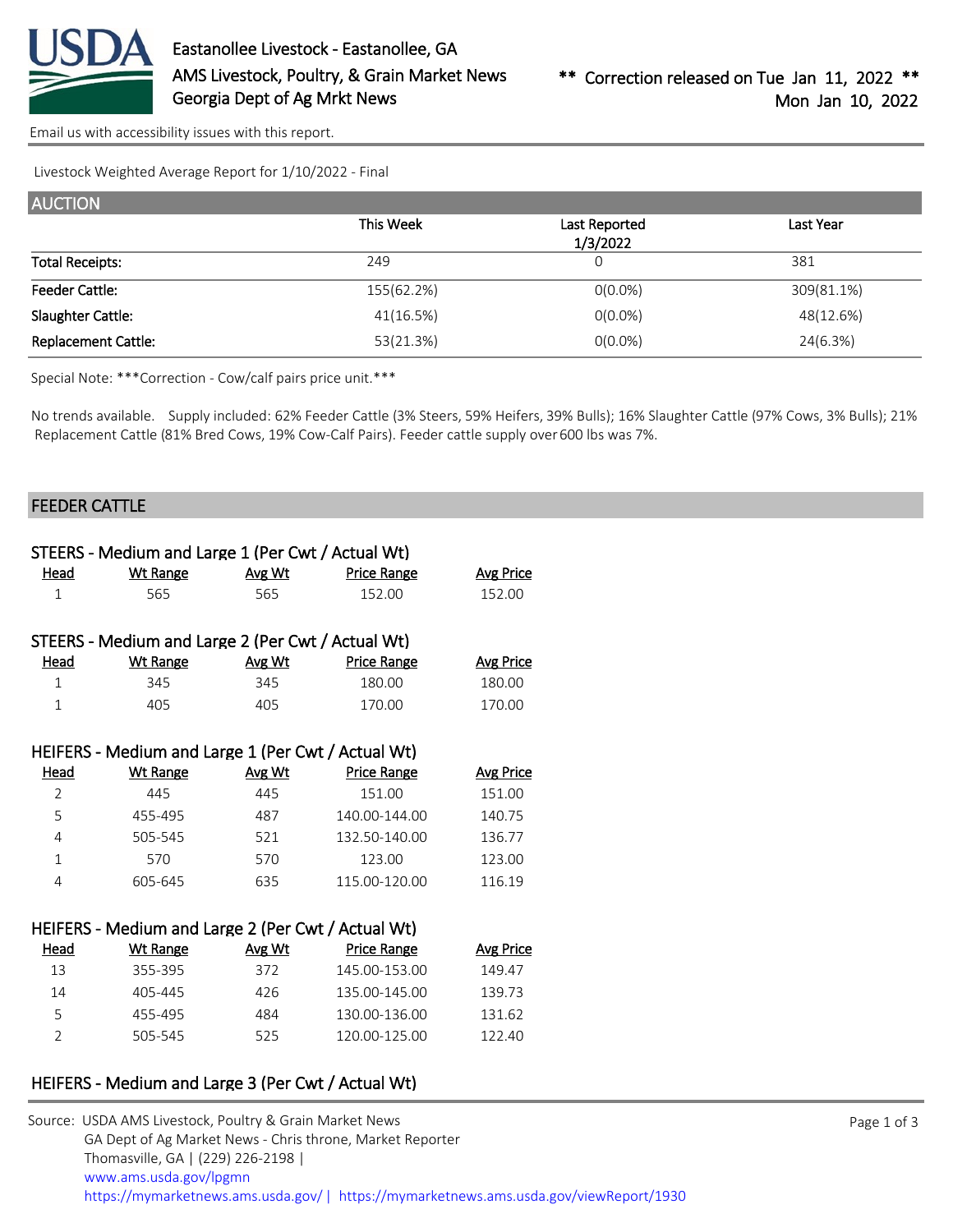

# Eastanollee Livestock - Eastanollee, GA AMS Livestock, Poultry, & Grain Market News Georgia Dept of Ag Mrkt News

[Email us with accessibility issues with this report.](mailto:mars@ams.usda.gov?subject=508%20issue)

| Head | Wt Range | Avg Wt | Price Range   | Avg Price |
|------|----------|--------|---------------|-----------|
|      | 255-295  | 275    | 150.00-155.00 | 152.32    |
| 6    | 305-345  | 323    | 140.00-150.00 | 145.25    |
|      | 355-395  | 375    | 132.50-142.50 | 137.37    |
|      | 405-445  | 425    | 130.00-132.50 | 131.19    |

## BULLS - Medium and Large 1 (Per Cwt / Actual Wt)

| Head          | Wt Range | Avg Wt | <b>Price Range</b> | Avg Price |
|---------------|----------|--------|--------------------|-----------|
|               | 345      | 345    | 180.00             | 180.00    |
| 4             | 355-395  | 368    | 170.00-180.00      | 176.69    |
| 3             | 405-445  | 423    | 164.00-172.50      | 168.69    |
| 4             | 455-495  | 485    | 150.00-152.50      | 150.59    |
| 6             | 505-545  | 533    | 140.00-150.00      | 142.73    |
| ξ             | 555-595  | 573    | 132.00-140.00      | 136.40    |
| $\mathcal{P}$ | 605-645  | 625    | 130.00-133.00      | 131.45    |
| ำ             | 673      | 673    | 120.00             | 120.00    |

# BULLS - Medium and Large 2 (Per Cwt / Actual Wt)

| Head | Wt Range | Avg Wt | <b>Price Range</b> | <b>Avg Price</b> |
|------|----------|--------|--------------------|------------------|
|      | 305-345  | 325    | 170.00-175.00      | 172.35           |
| 4    | 405-445  | 425    | 150.00-160.00      | 154.76           |
| З    | 455-495  | 477    | 140.00-148.00      | 143.38           |
|      | 505-545  | 525    | 130.00-138.00      | 133.85           |
|      | 575      | 575    | 125.00             | 125.00           |

#### BULLS - Medium and Large 3 (Per Cwt / Actual Wt)

| Head | Wt Range | Avg Wt | Price Range   | Avg Price |
|------|----------|--------|---------------|-----------|
|      | 405-445  | 425.   | 139 00-145 00 | 141 86    |
|      | 455-495  | 482    | 130.00-135.00 | 131 57    |

### SLAUGHTER CATTLE

# COWS - Breaker 75-80% (Per Cwt / Actual Wt)

| Head | Wt Range                                  | Avg Wt | <b>Price Range</b> | Avg Price | <b>Dressing</b> |
|------|-------------------------------------------|--------|--------------------|-----------|-----------------|
| 2    | 1275-1390                                 | 1333   | 60.00-61.00        | 60.52     | Average         |
|      |                                           |        |                    |           |                 |
|      | COWS - Boner 80-85% (Per Cwt / Actual Wt) |        |                    |           |                 |
|      |                                           |        |                    |           |                 |
| Head | Wt Range                                  | Avg Wt | <b>Price Range</b> | Avg Price | <b>Dressing</b> |
| 14   | 1090-1480                                 | 1240   | 59.00-66.00        | 62.80     | Average         |
| 1    | 1270                                      | 1270   | 70.00              | 70.00     | High            |

# COWS - Lean 85-90% (Per Cwt / Actual Wt)

| Source: USDA AMS Livestock, Poultry & Grain Market News                               |
|---------------------------------------------------------------------------------------|
| GA Dept of Ag Market News - Chris throne, Market Reporter                             |
| Thomasville, GA   (229) 226-2198                                                      |
| www.ams.usda.gov/lpgmn                                                                |
| https://mymarketnews.ams.usda.gov/  https://mymarketnews.ams.usda.gov/viewReport/1930 |
|                                                                                       |